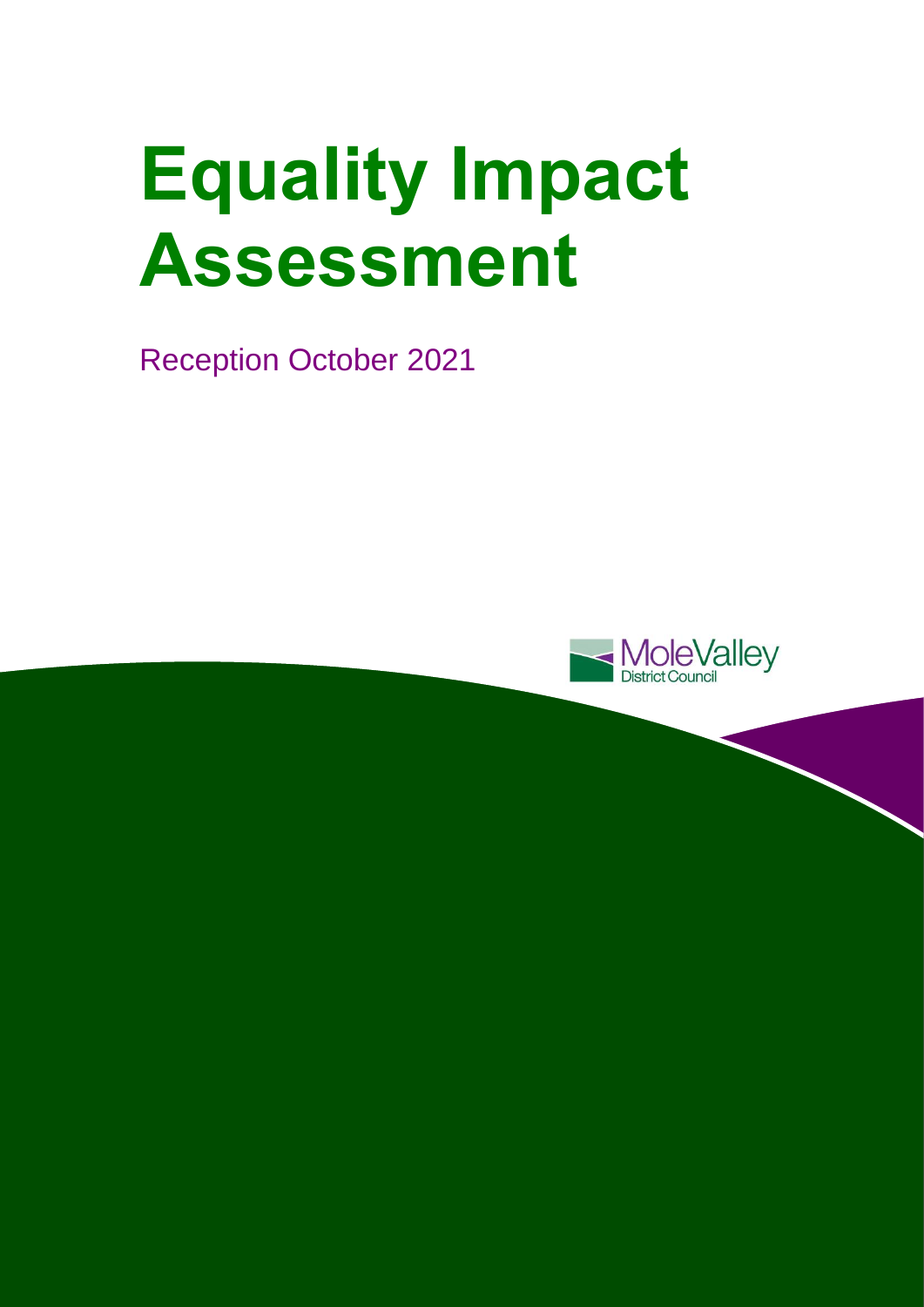### **Section 1: Introduction and background**

| What is being assessed?          | <b>Reception Services</b>                     |
|----------------------------------|-----------------------------------------------|
| <b>Business unit</b>             | <b>Customer Services Unit (CSU)</b>           |
| Job title of assessor            | <b>Customer Care Manager</b>                  |
| <b>Strategic Management Lead</b> | Paul Anderson                                 |
| Date of assessment               | 07.09.21                                      |
| Is this a new or existing        | Existing function. New arrangements effective |
| function or policy?              | from 4 October 2021                           |

**Description of the function or policy, including:**

**The aims and scope**

l

- **The main beneficiaries or users**
- **The main equality issues and barriers, and the protected characteristics**<sup>1</sup> **they relate to (not all assessments will encounter issues relating to every protected characteristic)**

The reception area of the Council offices at Pippbrook welcomes visitors to the authority and provides space for meetings, appointments and the opportunity to self-serve in order to access Council services.

The main users of reception are the general public, although partners, agencies and colleagues from other authorities may also attend Pippbrook for various reasons and will enter via the reception area.

The opening hours of and services provided by the reception area will impact on all visitors to Pippbrook. This was taken into consideration during the development of the revised working arrangements. It is intended that the opening of reception by appointment only will provide positive benefits which are reflected in this document. The negative of the shortened hours of operation (9am to 2.30pm) have been suitably negated through providing services in a different manner such as online and by phone. The ability to make an appointment to see an officer in person will positively impact those who find it difficult to use a computer or the telephone due to a disability.

### **Description of how the function or policy fits into the Council's Corporate Priorities or other local, regional or national plans and priorities**

Opening reception on an appointment only basis and on reduced hours aligns with some of the guiding principles of the Council Strategy including Living within our means, Openness and Accessibility and Putting People First. It also aligns with the Community Wellbeing priority: 'Active communities and support for those who need it'.

The protected characteristics are age, sex, disability, pregnancy and maternity, race and ethnicity, religion and belief, gender reassignment, sexual orientation, and marriage and civil partnership (Source: Equality Act 2010)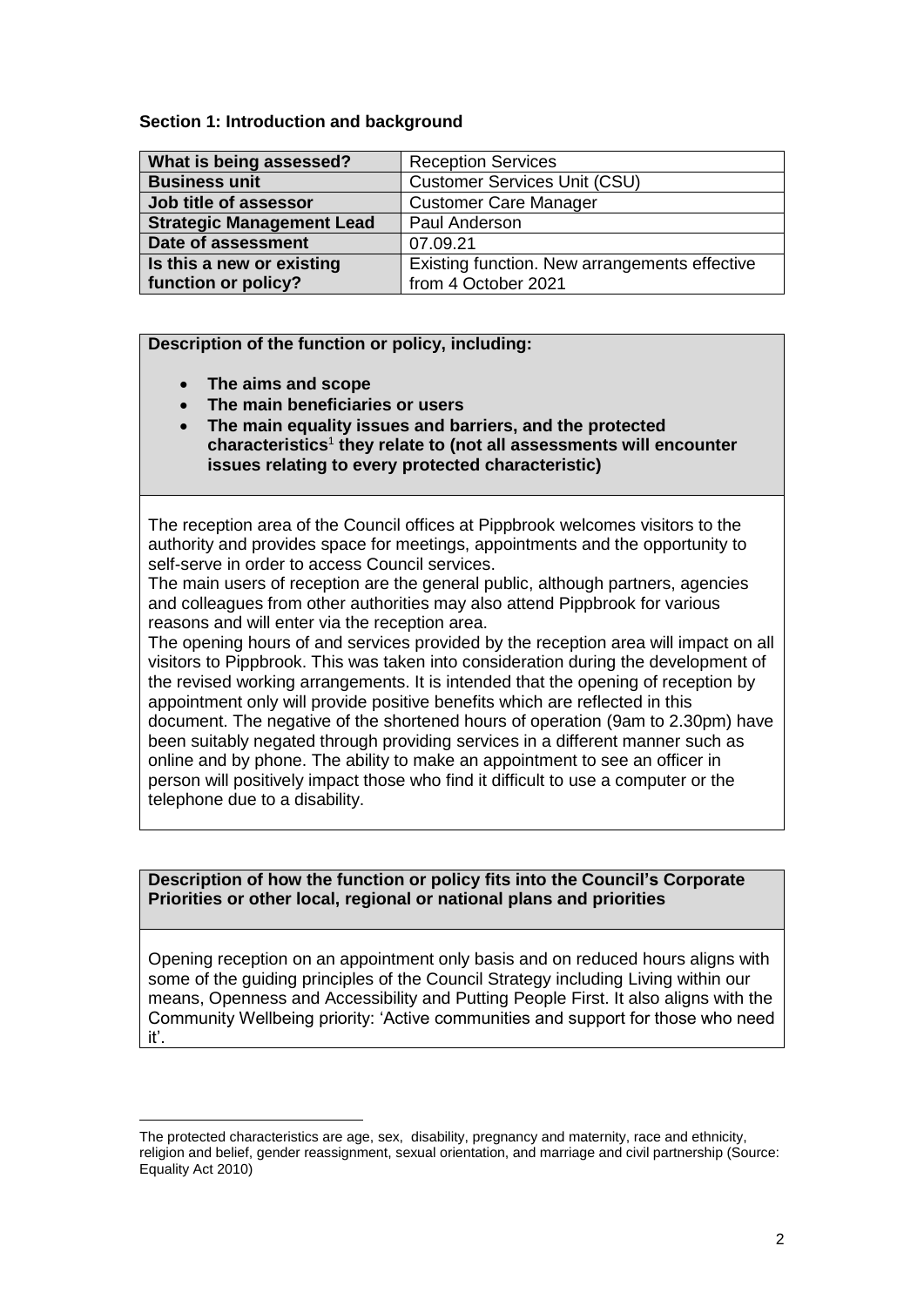# **Section 2: Analysis and assessment**

**Indicate for each protected characteristic whether there may be a positive impact, negative impact, a mixture of both or no impact – using a tick**  $\Box$  in the **appropriate columns** 

| <b>Protected</b>  | <b>Positive</b> | <b>Negative</b> | <b>No</b>  | <b>Reason</b>                                                                                                                                                                                                                                                                                                                                                                                                                                                                                  |
|-------------------|-----------------|-----------------|------------|------------------------------------------------------------------------------------------------------------------------------------------------------------------------------------------------------------------------------------------------------------------------------------------------------------------------------------------------------------------------------------------------------------------------------------------------------------------------------------------------|
| characteristics   |                 |                 | impact     |                                                                                                                                                                                                                                                                                                                                                                                                                                                                                                |
| Age               |                 |                 | $\sqrt{}$  | It is not considered that<br>the opening of reception<br>by appointment only 9am<br>to 2.30pm will have a<br>significant impact, positive<br>or negative, based on a<br>person's age. People of<br>working age may find the<br>offer of an appointment<br>more suitable in order to<br>manage their work time,<br>as opposed to sitting and<br>waiting. Outside of these<br>opening hours, people of<br>working age can access<br>services remotely e.g.<br>online, by telephone               |
| Sex               |                 |                 | $\sqrt{ }$ | It is not considered that<br>the opening of reception<br>by appointment only 9am<br>to 2.30pm will have a<br>significant impact, positive<br>or negative, based on a<br>person's sex                                                                                                                                                                                                                                                                                                           |
| <b>Disability</b> | $\sqrt{}$       |                 |            | The Community Wellbeing<br>priority is focussed on<br>active communities and<br>support for those who<br>need it. This expresses<br>the Council's commitment<br>to help provide support in<br>person for those who<br>need extra assistance or<br>where self-serve is not<br>available. The ability to<br>make an appointment to<br>see an officer in person<br>will positively impact those<br>who find it difficult to self-<br>serve online or use the<br>telephone due to a<br>disability. |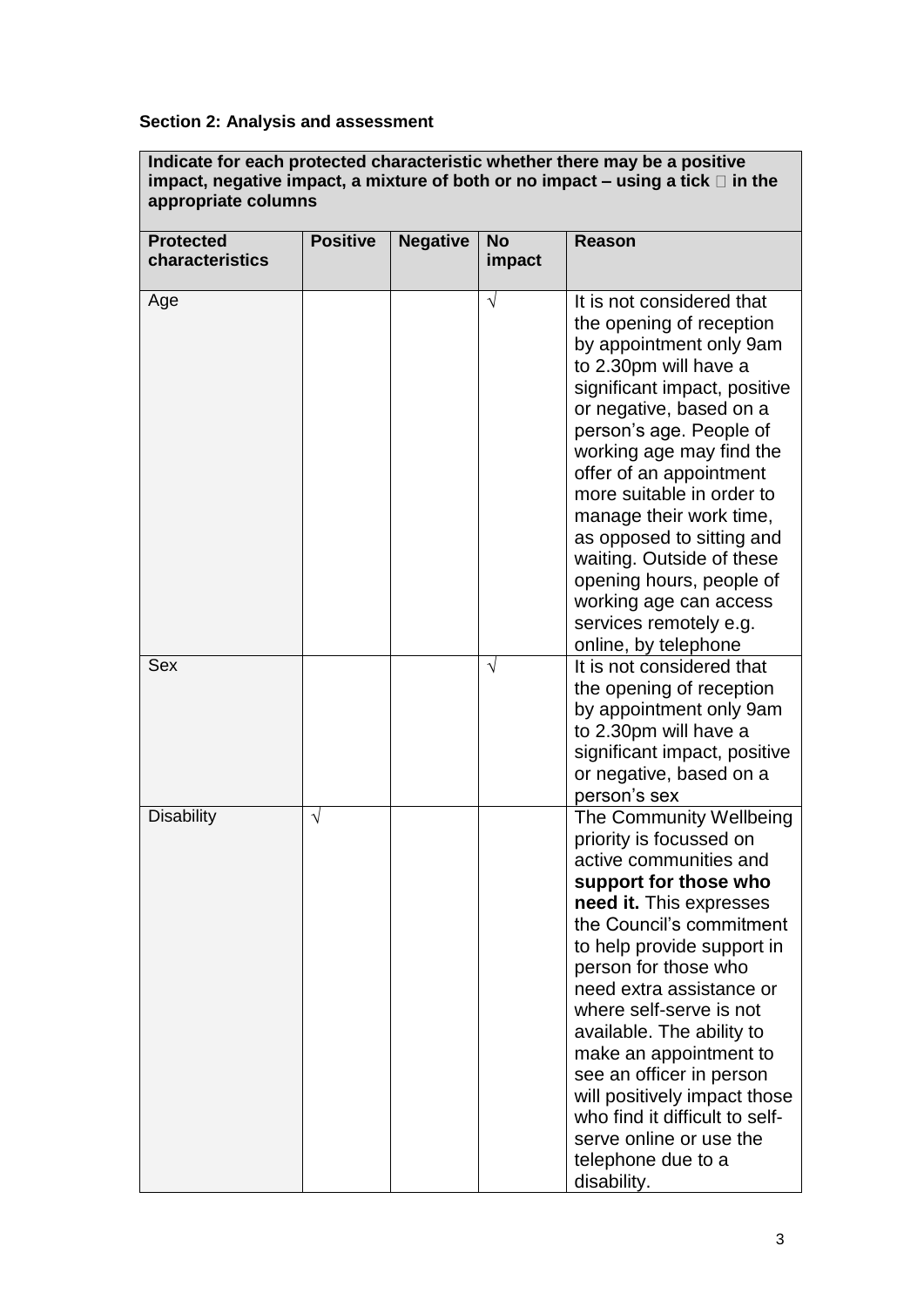| Pregnancy and<br>maternity        |  |            | It is not considered that<br>the opening of reception<br>by appointment only 9am<br>to 2.30pm will have a<br>significant impact, positive<br>or negative, based on<br>people who are pregnant<br>or on maternity leave                         |
|-----------------------------------|--|------------|------------------------------------------------------------------------------------------------------------------------------------------------------------------------------------------------------------------------------------------------|
| Race and ethnicity                |  | $\sqrt{ }$ | It is not considered that<br>the opening of reception<br>by appointment only 9am<br>to 2.30pm will have a<br>significant impact, positive<br>or negative, based on a<br>person's race or ethnicity                                             |
| Religion and belief               |  | $\sqrt{}$  | It is not considered that<br>the opening of reception<br>by appointment only 9am<br>to 2.30pm will have a<br>significant impact, positive<br>or negative, based on a<br>person's religion or beliefs                                           |
| Gender<br>reassignment            |  | $\sqrt{}$  | It is not considered that<br>the opening of reception<br>by appointment only 9am<br>to 2.30pm will have a<br>significant impact, positive<br>or negative, based on<br>people who have<br>undergone or are<br>undergoing gender<br>reassignment |
| Sexual orientation                |  | V          | It is not considered that<br>the opening of reception<br>by appointment only 9am<br>to 2.30pm will have a<br>significant impact, positive<br>or negative, based on a<br>person's sexual<br>orientation                                         |
| Marriage and civil<br>partnership |  | $\sqrt{}$  | It is not considered that<br>the opening of reception<br>by appointment only 9am<br>to 2.30pm will have a<br>significant impact, positive<br>or negative, based on<br>whether a person is<br>married or in a civil<br>partnership              |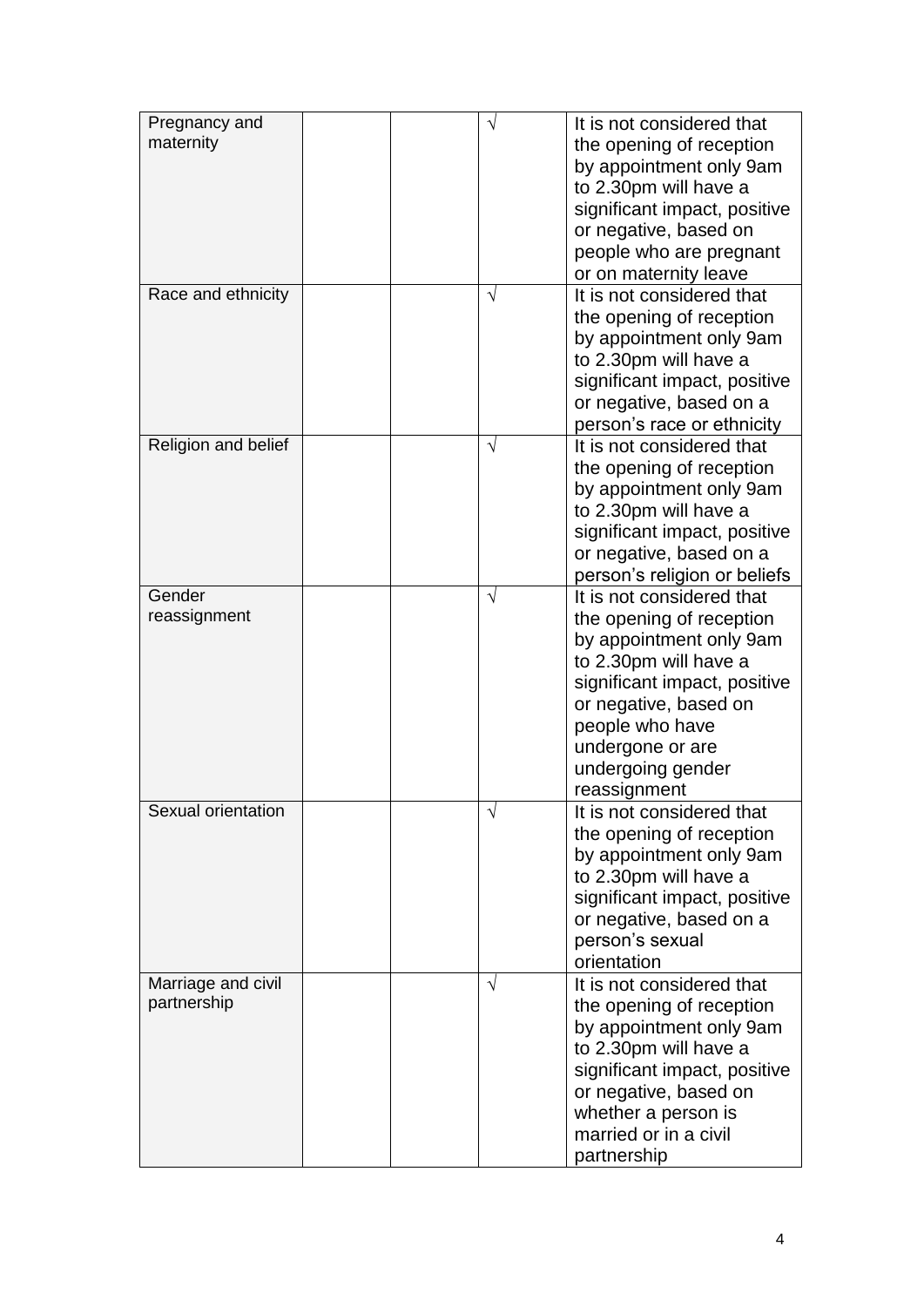| Other aspects to<br>consider                                                       | <b>Positive</b> | <b>Negative</b> | <b>No</b><br>impact | Reason                    |
|------------------------------------------------------------------------------------|-----------------|-----------------|---------------------|---------------------------|
| Carers                                                                             |                 |                 |                     | No immediate implications |
| Rural/urban<br>access issues                                                       |                 |                 | 1                   | No immediate implications |
| HR issues (how<br>will staff with<br>protected<br>characteristics be<br>affected?) |                 |                 | ٦                   | No immediate implications |

## **What can be done to reduce the effects of any negative impacts?**

Where negative impact cannot be completely diminished, can this be justified, and is it lawful?

Services previously offered at reception have already been adjusted to avoid the need for residents to visit in person:

- Waste sacks are delivered to those customers who need them
- Replacement food caddies are delivered on request
- Payments can be made online, via the telephone payment line and by cheque (the kiosk will be removed)

Deliveries will continue to be received via reception. Outside of opening hours an officer can be called to collect items

Meetings can still be held outside of reception opening hours and managed by the service area concerned and supported, if necessary, by Customer Services Many services offer remote support using telephone, social media, email etc.. Customers can self-serve using our website – more than 65 forms are now online Pre-booked appointments can be made to see an officer in person if required

**Where there are positive impacts, what changes have been or will be made?**  Who are the beneficiaries? How have they benefited?

By offering pre-booked appointments customers will avoid the possibility of a long wait

By speaking to the customer first, services may be able to assist them remotely thereby negating the need for them to make a special journey to Dorking By delivering certain items that would previously have been collected, we are making it more convenient for customers to access those services (sacks and caddies)

Self-serve computers are provided in reception if required

If a customer were to arrive without an appointment, a telephone consultation can be arranged so the visit is not wasted

The desired outcome of this approach is to ensure that we continue to provide remote support where at all possible while also ensuring that should a face to face meeting be necessary, this can still be provided.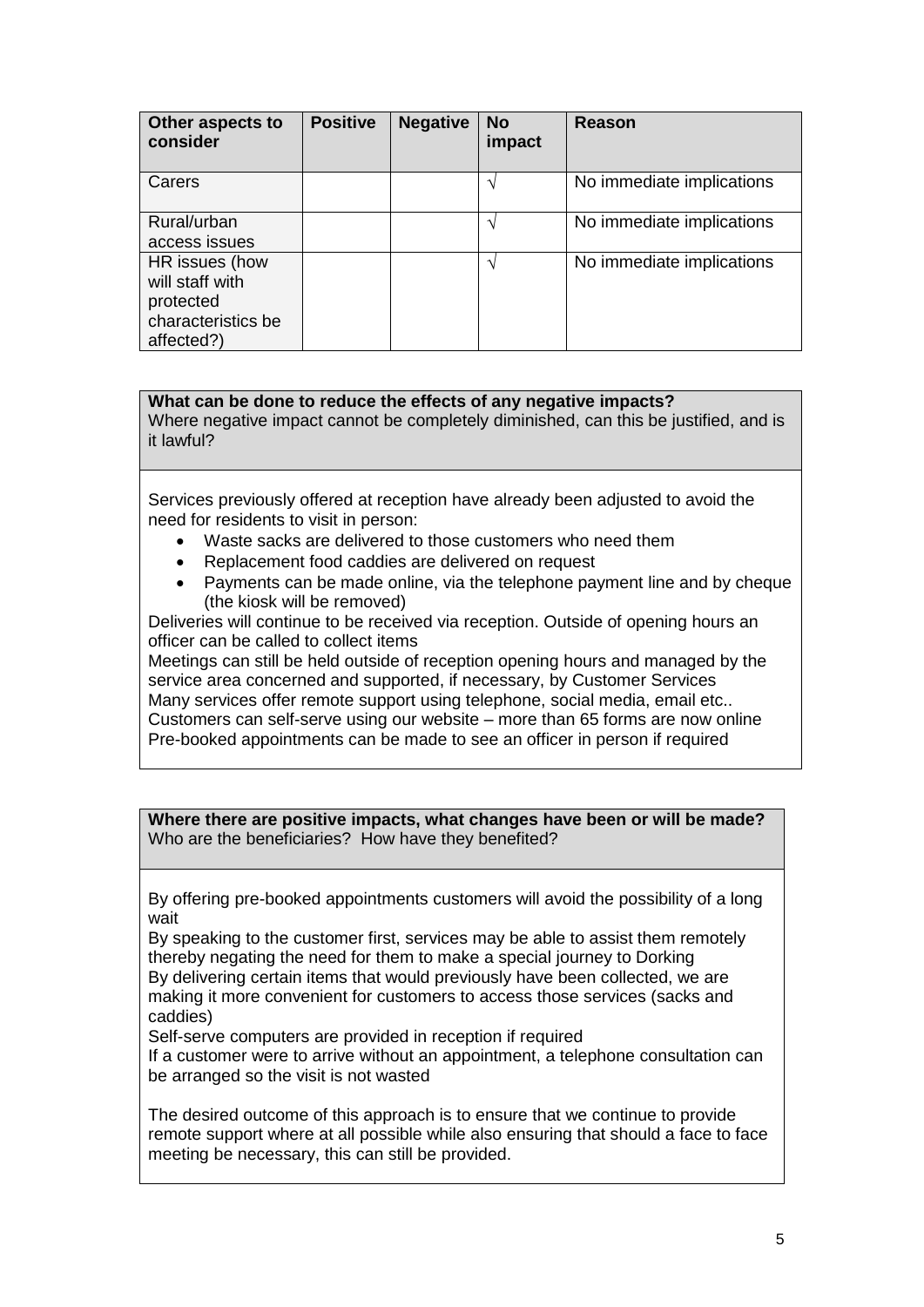## **Section 3: Evidence gathering and fact-finding**

## **What evidence is available to support your views above?**

Please include:

- A summary of the available evidence
- Identification of where there are gaps in the evidence (this may identify a need for more evidence in the action plan)
- What information is currently captured with respect to usage and take up of services.
- What the current situation is in relation to equality and diversity monitoring (where relevant)

Evidence of decreasing footfall prior to the coronavirus pandemic together with improved service delivery via other means, has helped to inform this revised approach.

The review of reception services has taken into account the learning from the impact of coronavirus. For much of the past 18 months reception has been closed and services have developed other ways of being able to support residents remotely. We have also improved services by offering home delivery of some items. Where we have been able to offer appointments for a face to face visit during the pandemic these have been well received. Appointments enable visitors to plan ahead for their visit to Dorking and by agreeing the appointment in advance with the relevant staff member it is possible ensure that a resident arrives with all relevant documentation, making the visit as efficient as possible. Operating by appointment also avoids the potential for extended waiting for an officer to become available.

The opening hours of 9am to 2.30pm ensures that the most popular time for appointments (the morning) is still fully provided for, together with the flexibility to extend into the afternoon if required. These opening hours also ensure an efficient use of resources while still maintaining service delivery during the lunch period. A survey of other Surrey authorities has shown that reduced hours and/or appointment only are approaches being taken by a number of other Councils.

#### **How have stakeholders been involved in this assessment?**  Who are they, and what is their view?

Service Managers and the Strategic Leadership Team have been involved in considering the revised arrangements

The Customer Care Champions group has also discussed these arrangements prior to implementation

A review of service provision and usage of reception before and during the pandemic has helped inform this approach.